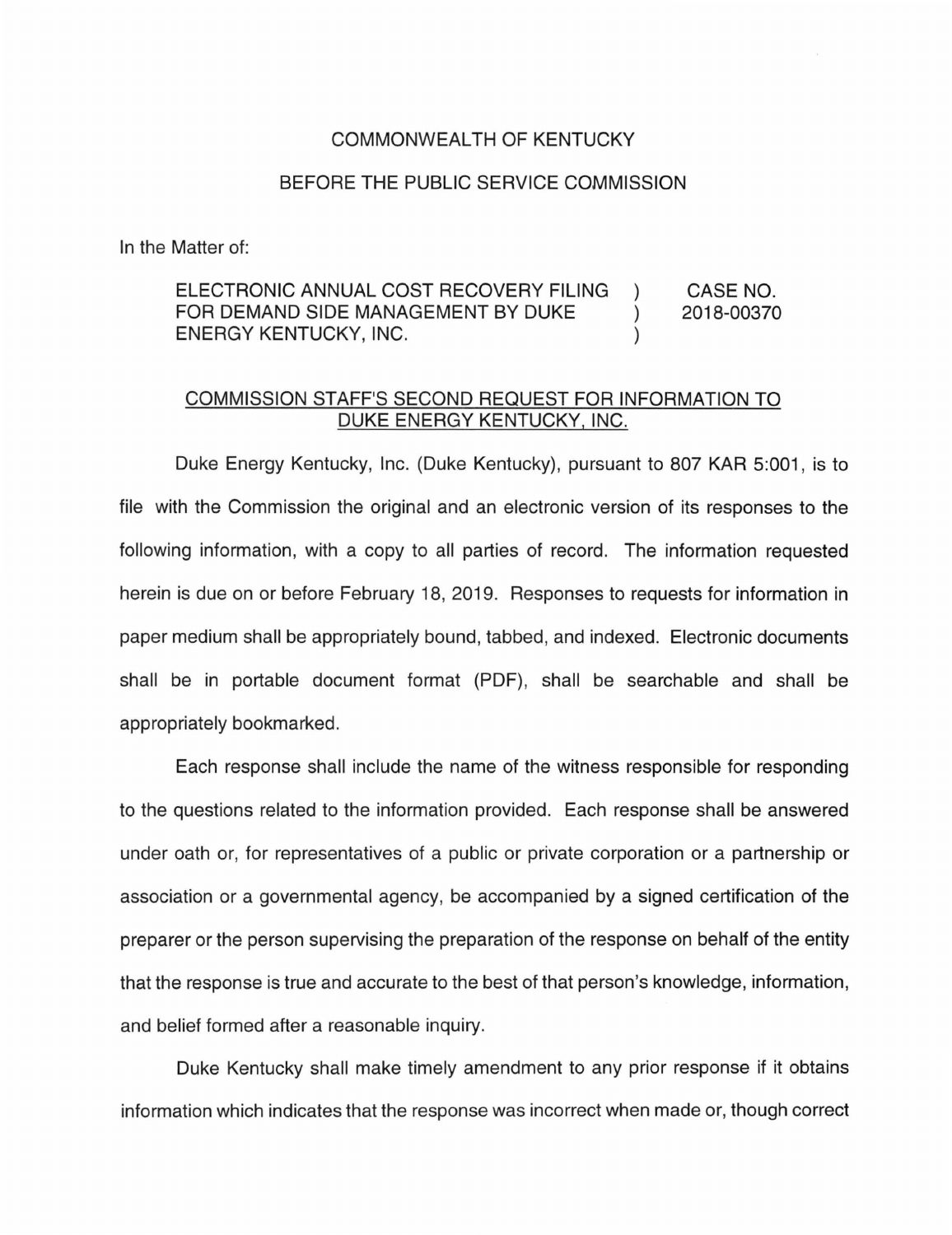when made, is now incorrect in any material respect. For any request to which Duke Kentucky fails or refuses to furnish all or part of the requested information, it shall provide a written explanation of the specific grounds for its failure to completely and precisely respond.

Careful attention shall be given to copied material to ensure that it is legible. When the requested information has been previously provided in this proceeding in the requested format, reference may be made to the specific location of that information in responding to this request. When filing a paper containing personal information, Duke Kentucky shall, in accordance with 807 KAR 5:001, Section 4(10), encrypt or redact the paper so that personal information cannot be read.

1. Refer to Duke Kentucky's First Set of Responses to Commission Staff's First Request for Information, response to item 4(a), filed January 18, 2019. Explain in detail what additional work will be needed in 2019 to fully integrate the reservation system into the application processing platform.

**OL** Gwen R. Pinson **Executive Director** Public Service Commission P.O. Box 615 Frankfort, KY 40602

DATED **JAN 3 1 2019** 

cc: Parties of Record